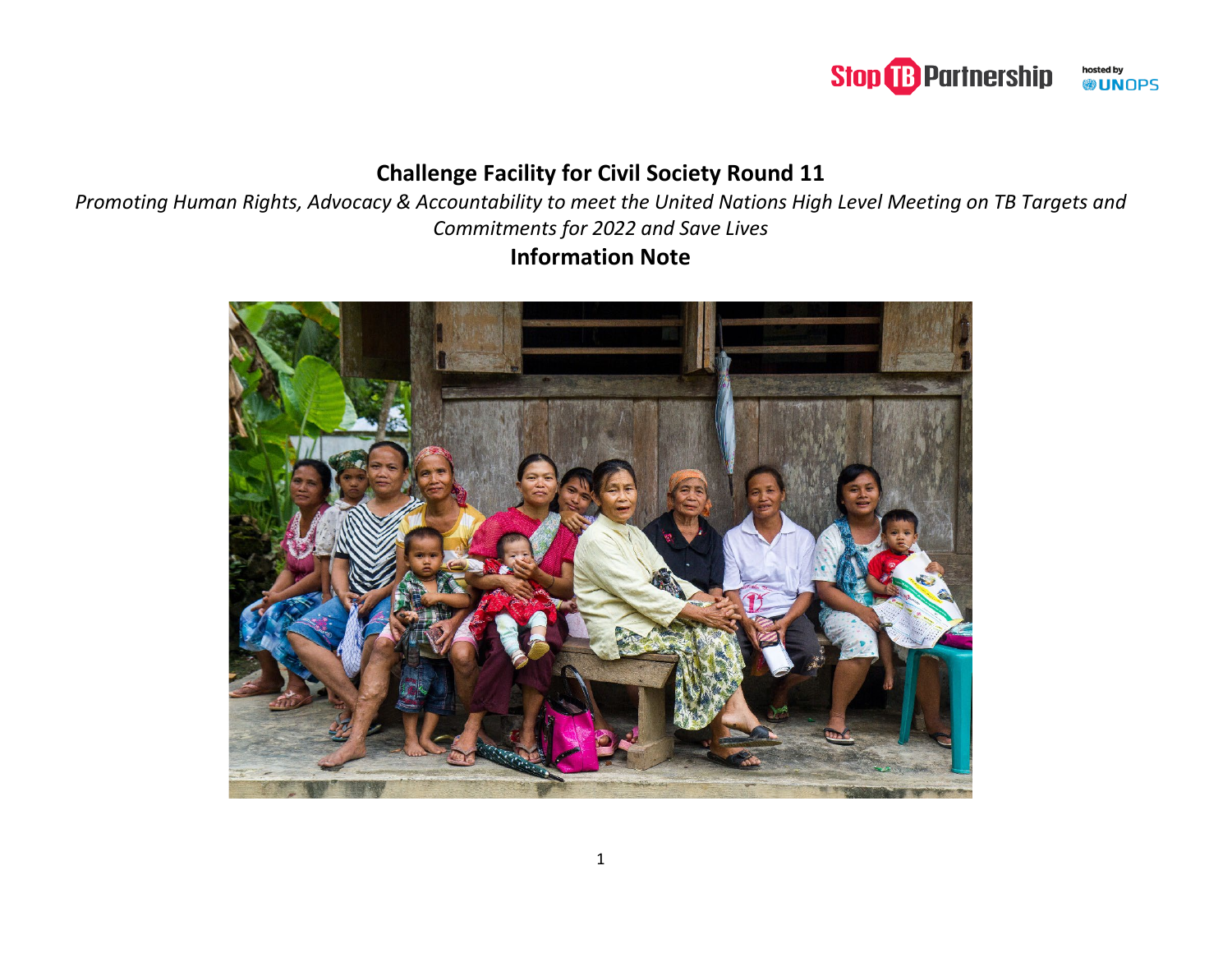# Stop **B** Partnership **bosted by**

| Contents |  |
|----------|--|
|          |  |
|          |  |
|          |  |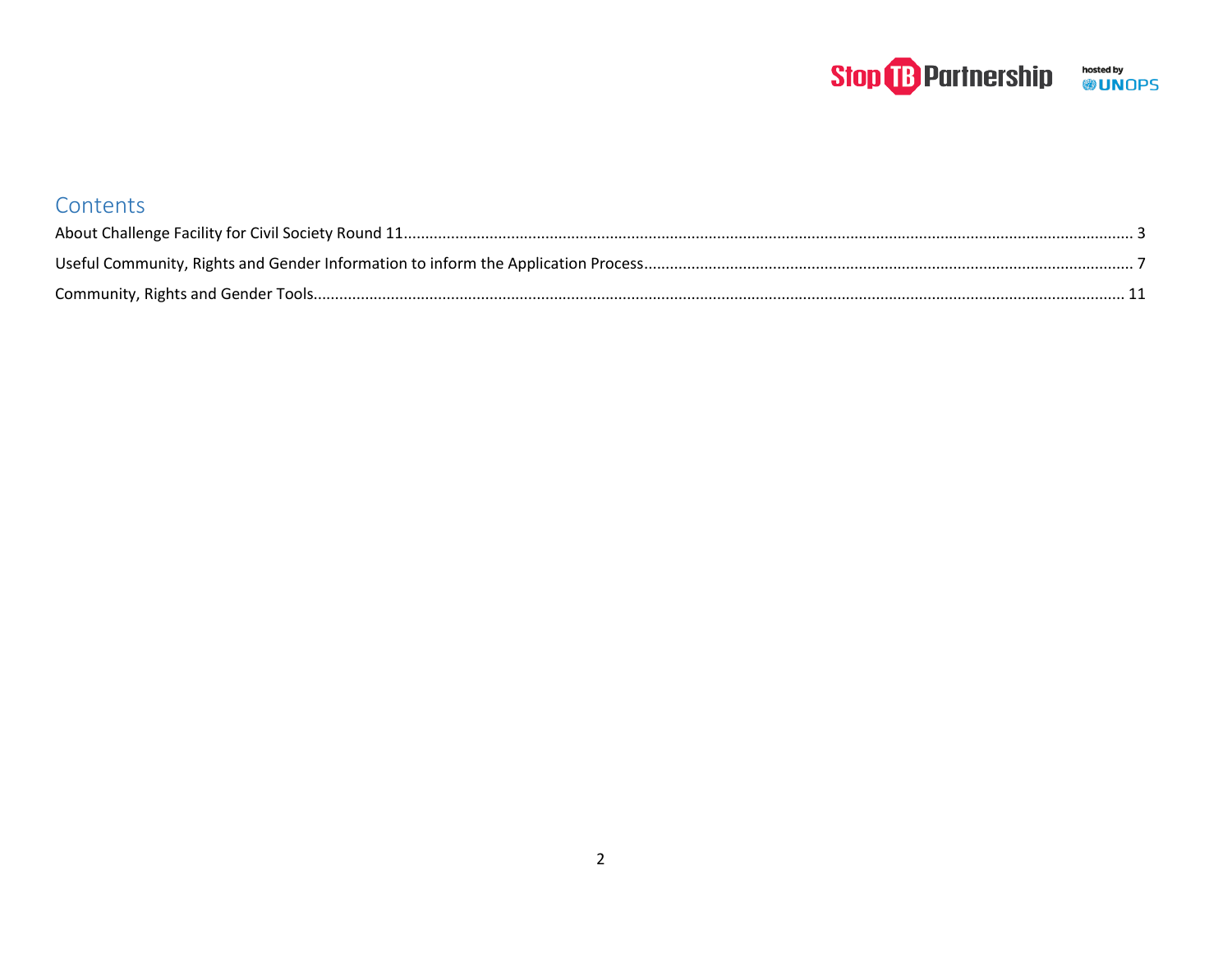

# <span id="page-2-0"></span>About Challenge Facility for Civil Society Round 11

#### **Eligible Countries and Regions**

For Challenge Facility (CFCS) Round 11 there are two tracks – Track 1 Country and Track 2 Global/Regional.

For Track 1: Applicants from the following countries can apply:

| Bangladesh | Ghana      | Kyrgyzstan | Nigeria          | South Africa | Uzbekistan |
|------------|------------|------------|------------------|--------------|------------|
| Cambodia   | India      | Malawi     | Pakistan         | Tajikistan   | Viet Nam   |
| Cameroon   | Indonesia  | Mozambique | Papua New Guinea | Tanzania     | Zambia     |
| DR Congo   | Kazakhstan | Myanmar    | Peru             | Ukraine      | Zimbabwe   |
| Ethiopia   | Kenya      | Nepal      | Philippines      | Uganda       |            |

**For Track 2:** Global and regional organizations from the following regions can apply:

| Anglophone Africa  | Middle East and North Africa | Latin America and the Caribbean |
|--------------------|------------------------------|---------------------------------|
| Francophone Africa | Asia and the Pacific         | Eastern Europe & Central Asia   |

Applicants must be registered affected TB community, non-governmental, community-based, civil society organizations, who support the above countries and regions, working on TB and CRG. Global and regional organisations should be based and/or predominantly work in high TB burden countries and have a demonstrably established network of country and other regional partners.

#### **Eligible Organizations**

Organizations with the below-mentioned experience are eligible for CFCS Round 11 funding.

- Legally registered with an active bank account.
	- o If you are a TB affected community network interested in applying BUT are NOT yet registered, we recommend you collaborate with a registered community-based, civil society or non-governmental organization to submit a joint proposal. As part of that proposal you should include activities that can facilitate your legal registration
- TB affected networks, non-governmental organizations and civil society organizations working in the above-mentioned countries or regions.
- With at least 3 years of TB and Community, Rights and Gender Experience.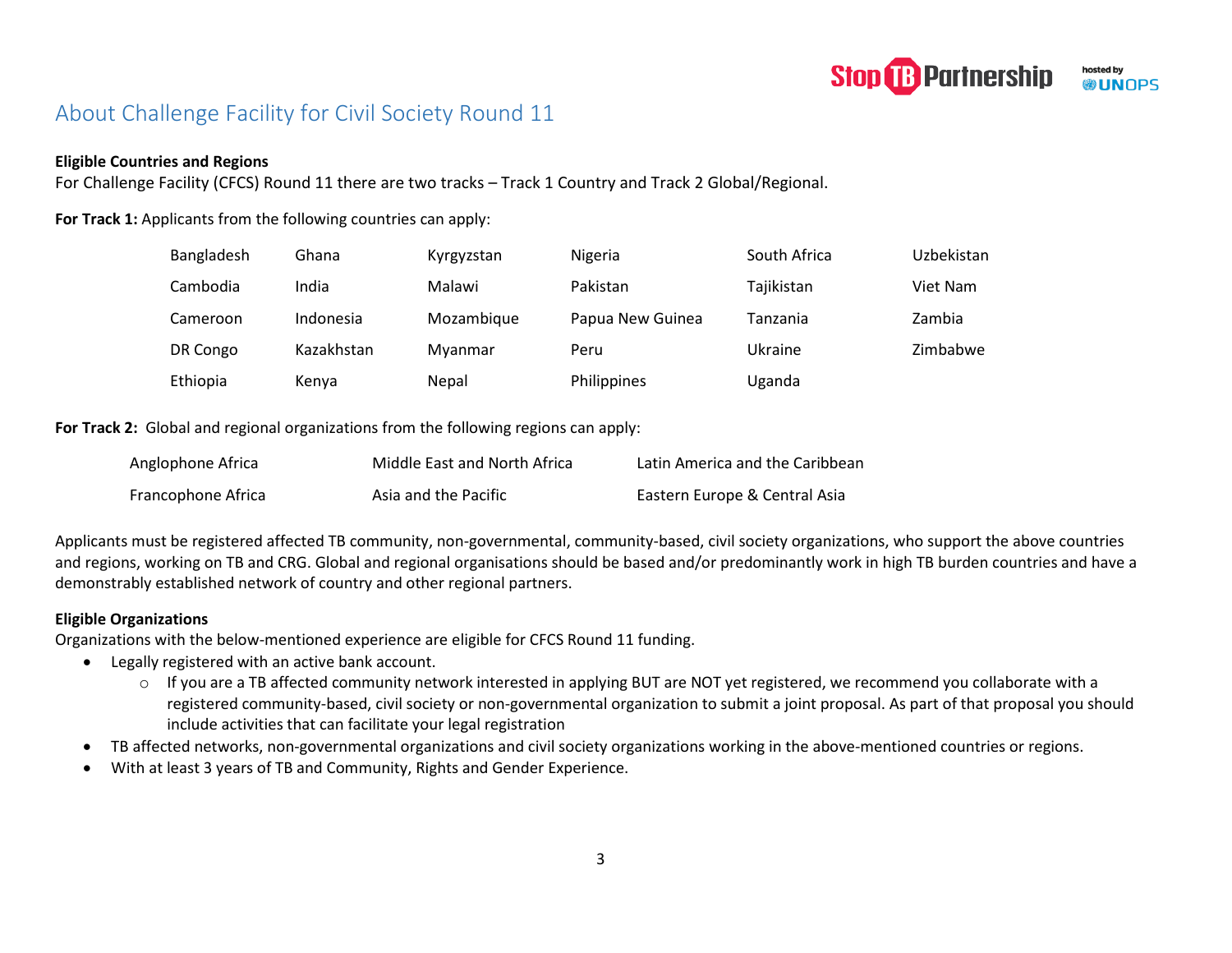

#### **Evaluation of eligible Organizations**

All eligible organizations will be evaluated by an independent selection committee against the below criteria.

| No | <b>Criteria</b>                                                                                                                                   | Explanation                                                                                                              | Weight |
|----|---------------------------------------------------------------------------------------------------------------------------------------------------|--------------------------------------------------------------------------------------------------------------------------|--------|
|    | Relevance                                                                                                                                         | The relevance of the project and the extent to which the project proposal responds to the problems articulated.          | 10%    |
|    | The extent to which CRG principles have been incorporated into interventions and processes, relevance of the project<br><b>Technical approach</b> |                                                                                                                          | 50%    |
|    |                                                                                                                                                   | within the current environment (COVID-19 / UN HLM 2022 targets), the extent to which the project leverages previous or   |        |
|    |                                                                                                                                                   | existing TB CRG initiatives /investments, and the clarity and relevance of the workplan.                                 |        |
|    | Sustainability and                                                                                                                                | The extent to which the project proposal demonstrates capacity to manage risk and to ensure the continuity of activities | 20%    |
|    | <b>Resilience</b>                                                                                                                                 | after the end of the grant.                                                                                              |        |
|    | <b>Networking and</b>                                                                                                                             | The extent to which the project proposal demonstrates strategic partnership building, networking and reach.              | 10%    |
|    | reach                                                                                                                                             |                                                                                                                          |        |
|    | <b>Value for Money</b>                                                                                                                            | The extent to which the project demonstrates value for money and sustainability.                                         | 10%    |

Of note, large and established civil society organisations and small TB survivor organisations will be evaluated with equal importance.

#### **Available funding**

The total available amount for CFCS Round 11 is USD 9 million.

- Track 1
	- o Scale-up grants: If you are an existing CFCS Round 10 grantee, you should apply for "Scale-up of CFCS Round 10 grant". You can apply for up to USD150,000.
	- o New Applications: If you are not an existing CFCS Round 10 grantee you should apply for "New Application". You can apply for up to USD100,000.
- Track 2
	- o You can apply for up to USD200,000.

The final grant amount will be subject to the number of grants selected and may vary across/within countries, regions, or networks.

#### **Grant duration:** 18 months

#### **Questions**

If you have any questions, please send them t[o cfcs@stoptb.org.](mailto:cfcs@stoptb.org) **The deadline for the submission of questions is 23 February 2022**. All questions and answers will be published on the Stop TB Partnership Challenge Facility for Civil Society webpages and application site on the **25 February 2022**.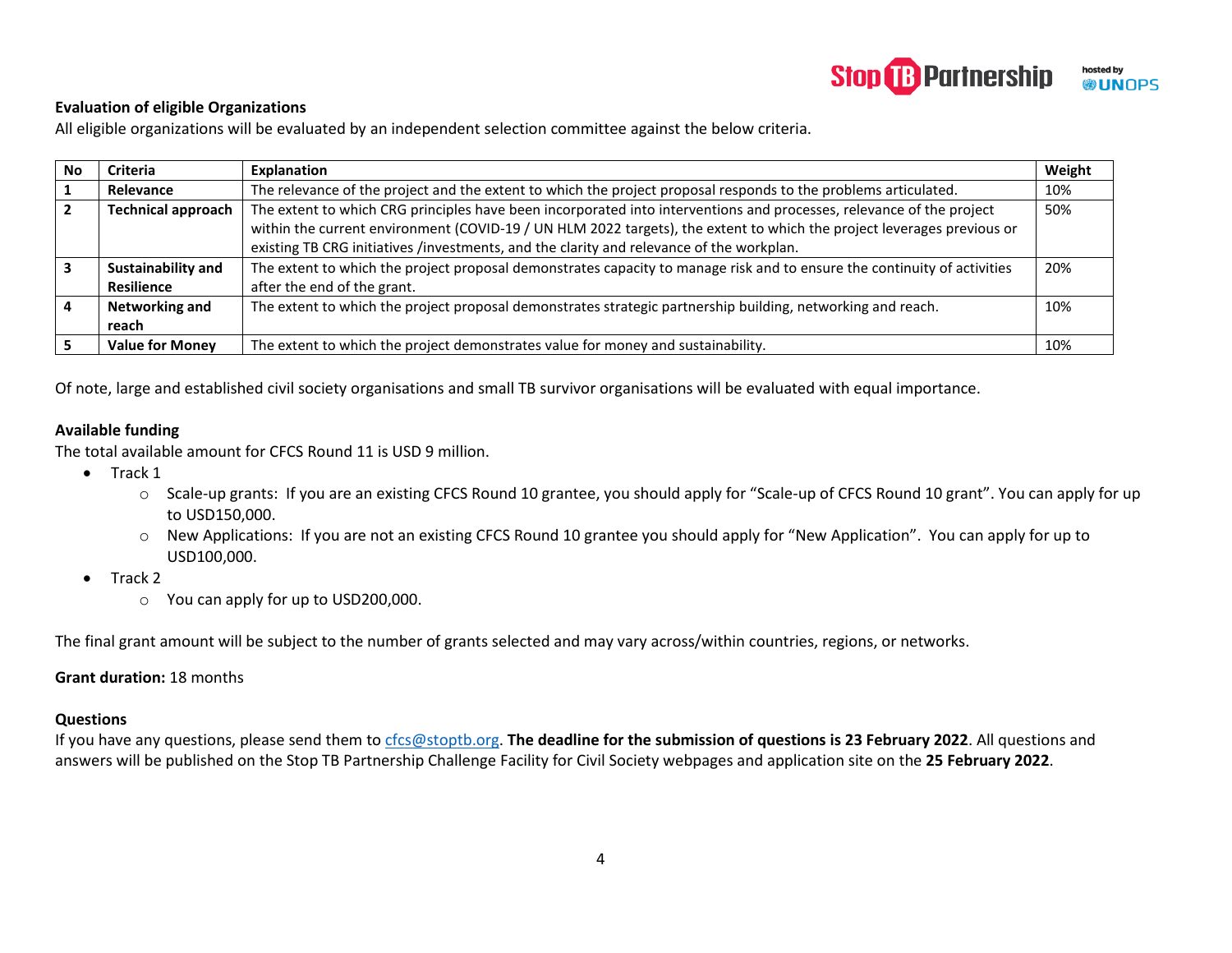#### **Stop B Partnership** hosted by **WUNOPS**

#### **Vision: CFCS Round 11**

Promoting Human Rights, Advocacy & Accountability to meet the United Nations High Level Meeting on TB Targets and Commitments for 2022 and Save Lives

#### **Track 1 – Country Track**

Building of the evidence from country level work below are a list of indicative eligible activities for the CFCS Rd 11 funding under track 1.

#### **Sample CRG Intervention Areas under Track 1**

#### **Advocacy and Partnership Building**

- Engaging key stakeholders, including parliamentarians, celebrities, journalists, government, and donors at national level and through country-level partnership platforms and catalyzing country dialogues on UNHLM targets 2022 and preparations for UNHLM TB 2023.
- Establishing and enhancing the empowered community networks in their Calls to Action to meet the UNHLM 2022 targets and preparations for UN HLM 2023.
- Generating demand for innovative services and tools, including replacing microscopy and increased access to rapid molecular diagnosis as entry point for TB diagnosis.
- Conduct advocacy capacity building to support skills development for strengthened advocacy outreach to support national advocacy priorities.
- Pandemic preparedness and recovery during COVID-19.

#### **Community Participation and Accountability**

- Empowering and engaging communities to effectively engage in national committee, such as Global Fund Country Coordination Mechanisms, and National TB Program Committees to oversee grants and to inform policy and programmatic decision making.
- Establishing or enhancing community led monitoring for accountability in TB and enhanced community engagement.
- Engaging with key and vulnerable populations to understand, reach and overcome barriers to access.

#### **Human Rights and Accountability**

- Developing National Costed Action plans to overcome barriers to services and other challenges faced by people affected by TB; for this purpose, conduct STP TB CRG Assessments and Stigma Assessment.
- Raising awareness about TB, gender sensitivity and transformation in TB and TB rights literacy including legal trainings to facilitate community actions to use the law to protect & promote the rights of people affected by TB; support strategic litigation advancing the human rights of people affected by TB
- Reforming policy and laws to protect and promote the rights of people affected by TB.
- Sensitization of law makers and law enforcement officers on TB, human rights and gender sensitivity, transformation, and equality.
- Eliminating discrimination and confidentiality breaches faced by people affected by TB by ensuring access to remedies and support mechanisms.
- Ensuring and enhancing access to social protection measures to protect and promote the rights of people affected by TB.
- Disseminating and using the legal and human rights scorecard for accountability.

#### **Gender Transformation and Sensitivity in TB**

- Enhancing awareness on the need for gender sensitive and transformative care
- Developing a gender strategy for effective TB programming
- Enhancing awareness and gender equity in the TB response
- Empowering women and girls through their engagement in TB responses to access services and to engage

More information can be obtained from the evidence generated and published from 20 TB HBCs in *[Building the Evidence for a Rights-based, people centered, gender](https://www.hhrjournal.org/2021/12/building-the-evidence-for-a-rights-based-people-centered-gender-transformative-tuberculosis-response-an-analysis-of-the-stop-tb-partnership-community-rights-and-gender-tuberculosis-assessment/)  [transformative Tuberculosis Response: An analysis of Stop TB Partnership Community, Rights and Gender Tuberculosis Assessment.](https://www.hhrjournal.org/2021/12/building-the-evidence-for-a-rights-based-people-centered-gender-transformative-tuberculosis-response-an-analysis-of-the-stop-tb-partnership-community-rights-and-gender-tuberculosis-assessment/)*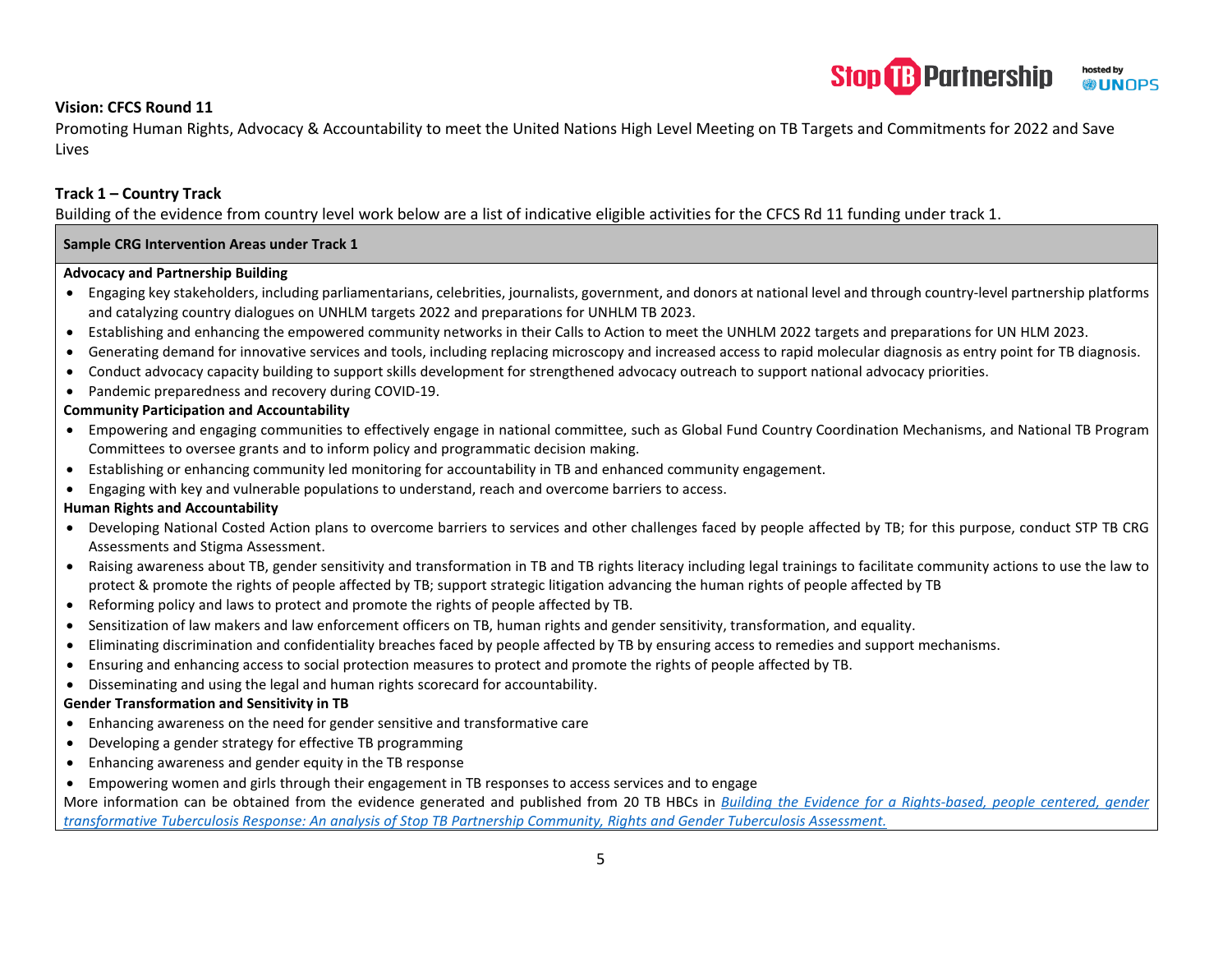#### **Stop & Partnership** hosted by **WUNOPS**

#### **Track 2– Regional Track**

Building of the evidence from country level work below are a list of indicative eligible activities for CFCS Rd 11 funding under track 2.

#### **Sample CRG Intervention Areas under Track 2**

- Developing and implementing advocacy campaign across regions
- Engaging relevant stakeholders and catalyzing regional and global dialogues on reaching UN HLM targets and commitments and preparations for UN HLM 2023
- Building a TB movement for demand generation, investments in TB, human rights, national level ambition and accountability at the regional / global level
- Facilitating regional consultations and sensitization events on CRG and the UN HLM at the regional / global level for south-to-south knowledge and learning exchanges.
- Building capacity of new and nascent affected community networks to support a global and regional TB community movement including communication and advocacy skills CRG, and awareness on TB technical areas, TB financing, Research and Development (TB Vaccines included) and social protections.
- <span id="page-5-0"></span>• Enhancing accountability though regional monitoring of UN HLM Targets and Commitments.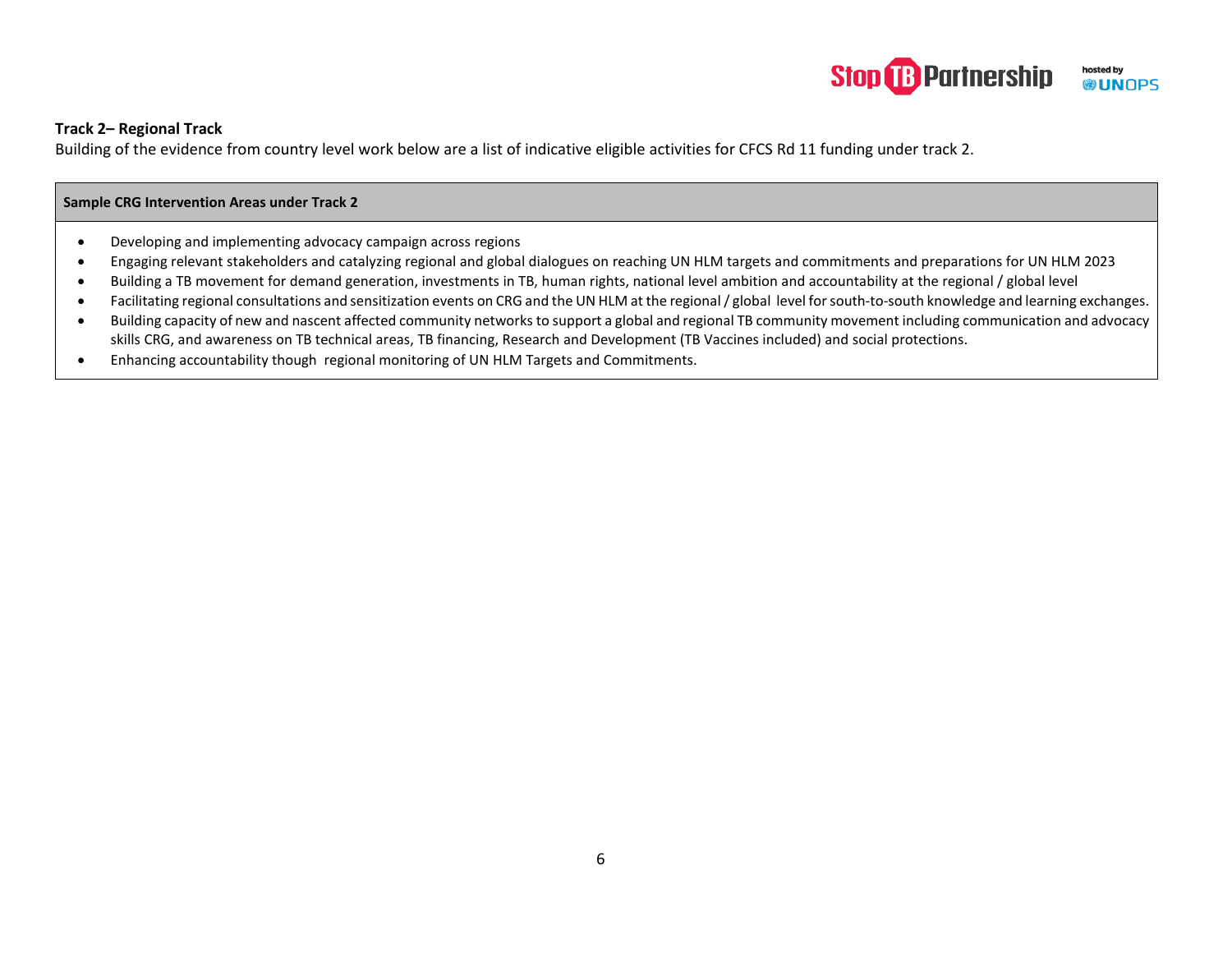

## Useful Community, Rights and Gender Information to inform the Application Process

Meaningful and comprehensive community engagement, the promotion and protection of human rights and stigma elimination have long been recognized and more recently acknowledged in the UN Political Declaration on TB and the UN Secretary General's Progress Update Report, as ethical and programmatic imperatives to end TB. However, the dominant model of care that targets the biomedical determinants of infection and maximizes TB case detection, notification, and treatment, combined with the prevailing scarcity of published information on best community, rights, and gender (CRG) practices and underinvestment in CRG, indicate that while adopted in rhetoric the commitment to CRG in TB remains largely overlooked in practice.

Furthermore, recent initiatives have resulted in a significantly enhanced evidence base on TB and human rights. This includes information generated from Community, Rights and Gender Assessments, Community-led Monitoring and the recent [publication](https://www.hhrjournal.org/2021/12/building-the-evidence-for-a-rights-based-people-centered-gender-transformative-tuberculosis-response-an-analysis-of-the-stop-tb-partnership-community-rights-and-gender-tuberculosis-assessment/) in the *Harvard Journal on Health and Human Rights,* which summarizes the common CRG challenges and dimensions (Table 1) across countries. This evidence must now be the basis of priority community and civil society led initiatives to end TB.

The most prominent challenges identified across the 20 countries, through the mapping and analysis process are mapped in table 1 below and the specific country challenges can be found [here,](https://www.stoptb.org/crg-assessment-results-analysis-0) which should inform your problem statement (Section 3 Q .3 of the Application).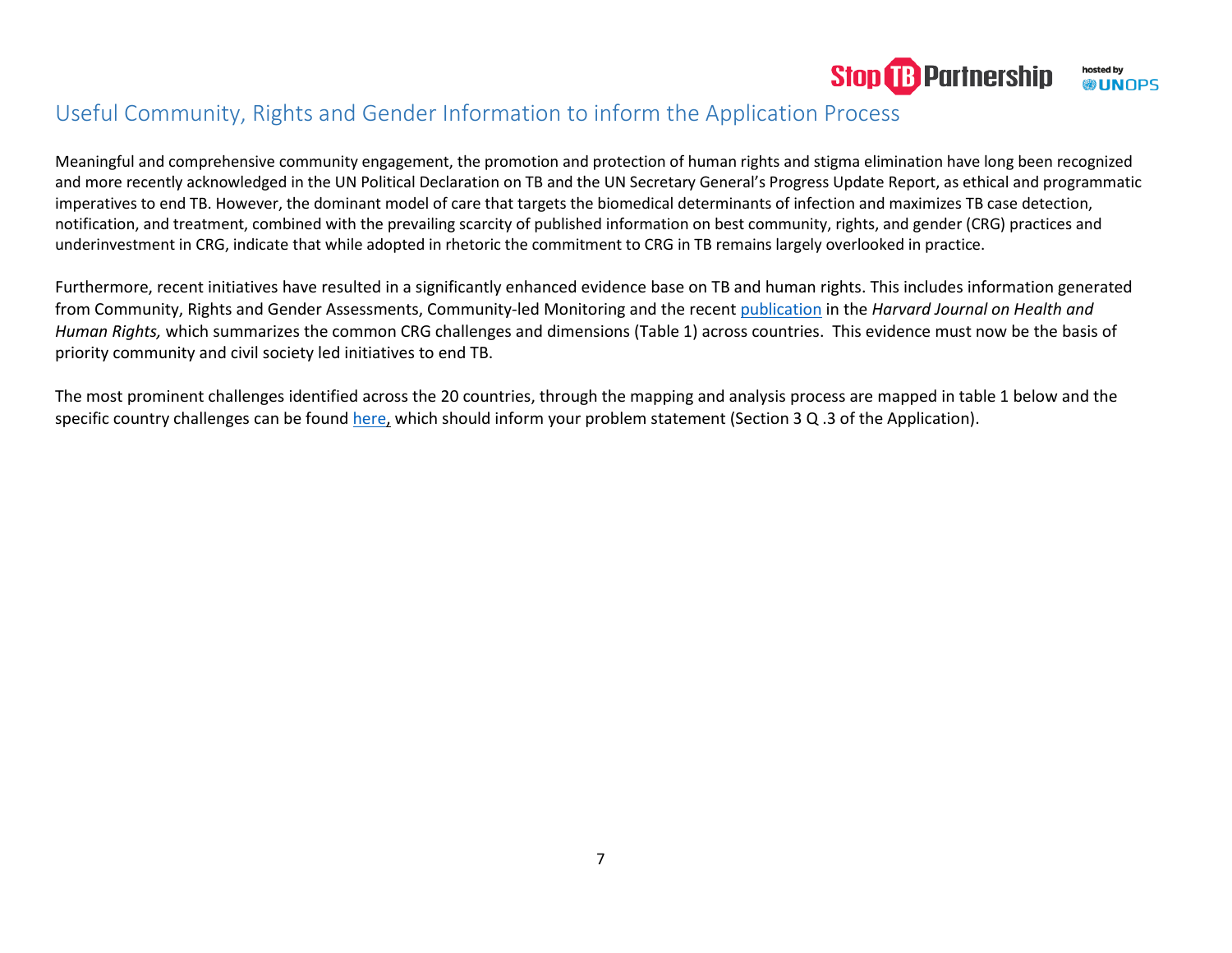## **Stop B** Partnership hosted by<br><sup>©</sup> UNOPS

**Table 1**: Prominent challenges identified through the mapping and analysis across 20 TB HBCs.

| Stigmatizing and discriminatory<br>Lack of privacy & confidentiality in<br>health care (15)<br>treatment in health facilities (16) |                                                                                              | Lack of targeted legal prohibition of<br>discrimination against people affected by<br>TB (19) |                                                           | Patriarchal social &<br>cultural norms limit<br>women's health decision<br>making & access to TB<br>health services &<br>increase their TB risk (13) | Some women affected<br>by TB experience more<br>frequent or intense<br>stigma &<br>discrimination than<br>men $(12)$ | Lack of recognition or protection<br>of rights to privacy &<br>confidentiality in law, policy, or                    |                                                                                                                                                                               |                                                                                                                        |                                                                                                                         |
|------------------------------------------------------------------------------------------------------------------------------------|----------------------------------------------------------------------------------------------|-----------------------------------------------------------------------------------------------|-----------------------------------------------------------|------------------------------------------------------------------------------------------------------------------------------------------------------|----------------------------------------------------------------------------------------------------------------------|----------------------------------------------------------------------------------------------------------------------|-------------------------------------------------------------------------------------------------------------------------------------------------------------------------------|------------------------------------------------------------------------------------------------------------------------|-------------------------------------------------------------------------------------------------------------------------|
| Long distances to TB                                                                                                               | <b>Standard TB treatment</b><br>quality issues, incl.<br>length, side effects &<br>DOT(11)   |                                                                                               | Limited availability of<br>trained health<br>workers (10) | Discrimination of people affected by TB in<br>health care (18)                                                                                       |                                                                                                                      | Gender-related legal,<br>policy & programmatic<br>gaps in national TB<br>responses (12)                              | Some men<br>experience increased<br>TB risk, reduced<br>access to TB health<br>services, or higher TB<br>mortality (10)                                                       | practice (18)<br>Insufficient legal or policy<br>protections for rights to liberty &<br>freedom of movement (13)       |                                                                                                                         |
| clinics (12)<br>Low awareness/lack<br>of information about<br>TB disease (11)                                                      | Low<br>awareness/<br>lack of<br>information<br>about<br>available<br>health services<br>(10) | Operational<br>issues, inc.<br>limited hours<br>& long wait<br>times at clinics<br>(10)       | Untrained<br>health workers<br>(10)                       | <b>Discrimination of</b><br>people affected by TB<br>in employment &<br>workplaces (15)                                                              | <b>Discrimination</b><br>of people<br>affected by TB in<br>families &<br>communities<br>(11)                         | Legal, policy, and<br>programmatic gaps in<br>national TB responses for TB<br>key and vulnerable<br>populations (16) | Criminal or<br>administrative<br>laws and policies<br>and fear of law<br>enforcement<br>deter use of TB<br>health services<br>among key and<br>vulnerable<br>populations (10) | Lack/limited<br>number of TB<br>civil society &<br>community<br>groups or lack of<br>financial & other<br>support (10) | Law and policy<br>do not establish<br>enforceable legal<br>rights or<br>mechanisms for<br>people affected<br>by TB (10) |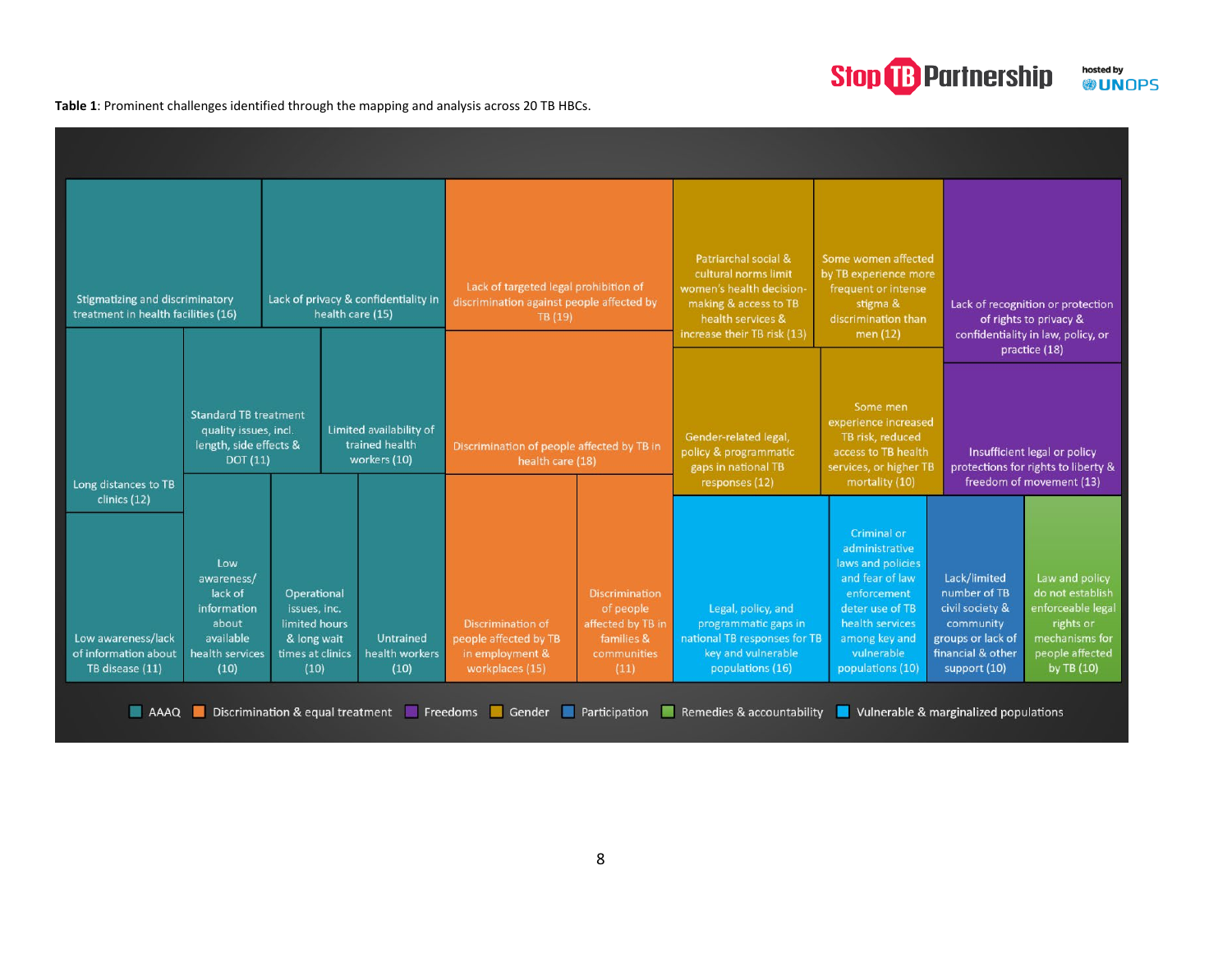

#### **Theory of Change**

The Challenge Facility for Civil Society grant mechanism aims to address these CRG barriers and challenges and close the gap in interventions and investments by mobilizing and funding community-led CRG innovation, facilitating technical assistance and south to south learning, monitoring, and evaluating highly contextual CRG projects to build the CRG evidence-base, and sharing best CRG practices for ongoing scale-up of CRG investments and interventions in TB.

Leveraging the evidence on the CRG challenges, CFCS concretely aims to provide funding to community and civil society organizations to roll out CRG tools and interventions that demonstrate and result in; empowered and engaged communities in all aspects of the TB response, the articulation of CRG priorities in operational plans, policies, strategies, and laws, the generation of community-led monitoring data for accountability, quality TB programmes and care and support services that are available, accessible and acceptable for all, TB decision making and governance bodies that meaningfully engage affected communities, so that the TB response transforms and focuses on community-led engagement, human rights, and gender equality to end TB. This theory of change is highlighted below in diagram 1. Please refer to it when developing your application.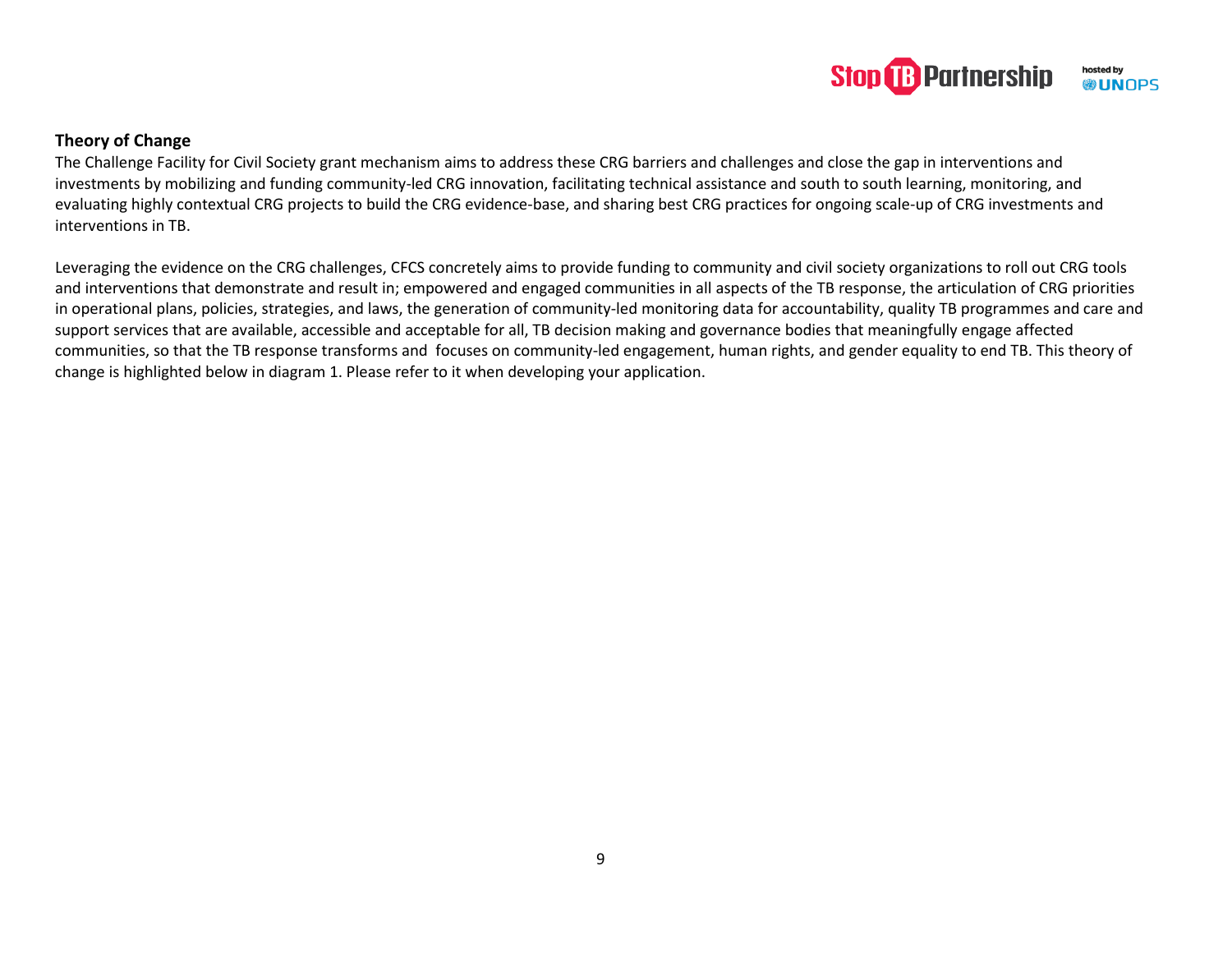## **Stop B** Partnership hosted by<br><sup>©</sup> UNOPS

#### **Diagram 1:** Theory of Change

| <b>CRG Area</b>    | Package of CRG                    | <b>CRG Outputs</b>    | <b>Outcomes</b>                         |                                        | <b>CRG-related Impacts</b> |
|--------------------|-----------------------------------|-----------------------|-----------------------------------------|----------------------------------------|----------------------------|
|                    | <b>Interventions (Inputs)</b>     |                       | Short-medium term                       | Long-term                              |                            |
| Availability,      | Component 1: CRG tools            | • CRG tools tailored  | Civil Society and other                 |                                        | Responses to TB are        |
| Accessibility,     | and roll out                      | to country needs      | stakeholders engaged capacitated        |                                        | community-led, people      |
| Acceptability, and | •TB Stigma Assessment             | • CRG tools and       | and mobilised on key CRG issues         |                                        | centered, rights based     |
| Quality (AAAQ)     | • CRG Assessment                  | Frameworks            | (key populations, gender, stigma,       |                                        | and gender                 |
|                    | • OneImpact community-led         | implemented           | human rights, access to latest          |                                        | transformative. In line    |
|                    | monitoring Framework and          | through               | tools and technologies, including       |                                        | with the fundamental       |
|                    | <b>Digital Solution</b>           | multistakeholder      | vaccines and rapid molecular            |                                        | changes required to        |
|                    | • Key and Vulnerable              | processes and         | diagnostics, and community              |                                        | achieve a paradigm shift   |
|                    | <b>Population Guides</b>          | capacity building     | monitoring)                             |                                        | in responses to TB.        |
| Discrimination     | • Right to Breath                 | • Results of CRG      | Priority CRG barriers and solutions     | A. TB strategies, policies, laws,      |                            |
|                    | • Declaration of the Rights       | tools and             | articulated, with actions and           | guidelines, and resource               | A change in mindset        |
|                    | of People Affected by TB          | frameworks            | advocacy as outlined in                 | allocations that embed, profile        | reflecting CRG             |
|                    | • Human Rights-Based TB           | (identifying, data    | operational plans                       | and respond to CRG principles,         | priorities                 |
| Freedoms           | Response                          | barriers and          | Priority CRG barriers and solutions     | evidence, barriers and needs TB        | Community and              |
|                    | • Nairobi Strategy                | solutions), reported, | used in advocacy and partnerships       | strategies, policies, laws,            | people driven              |
|                    | • Legal and Human Rights          | disseminated, and     | to improve TB strategies, policies,     | guidelines and resource                | approaches                 |
|                    | Scorecards                        | fed into operational  | and programming, including for          | allocations that embed, profile        | A human rights and         |
|                    |                                   | plans                 | key populations                         | and respond to CRG principles,         | gender-based               |
| Gender             |                                   | • CRG grants          | Nairobi Strategy on Human Rights-       | evidence, barriers and needs.          | approach to TB             |
|                    |                                   | provided, and         | <b>Based Approaches operationalised</b> | <b>B.</b> B. TB programmes and service | More inclusive             |
|                    |                                   | funded activities     | among civil society, judiciary, and     | delivery that are demand-driven,       | leadership                 |
|                    |                                   | conducted.            | decision- makers                        | accessible, innovative and high        | Innovative TB              |
| Key and            |                                   |                       | Results of community monitoring         | quality, being responsive to CRG       | programmes                 |
| Vulnerable         |                                   |                       | (including Oneimpact) used by           | principles, evidence, barriers and     | equipped to end TB         |
| Populations        |                                   |                       | stakeholders to improve demand          | needs, in particular for key           | Integrated health          |
|                    |                                   |                       | creation, responsiveness, and           | populations in support of finding      | systems fit for            |
|                    |                                   |                       | accountability of TB programmes         | the missing people with TB.            | purpose                    |
| Participation      | Component 1: Challenge            |                       | CRG grantees engage and                 | C. TB decision-making governance       | New, innovative, and       |
|                    | <b>Facility for Civil Society</b> |                       | capacitate stakeholders to              | and accountability that                | optimised approach         |
|                    |                                   |                       | conduct strategic CRG activities        | meaningfully engages all               | to funding TB care         |
|                    |                                   |                       | (e.g., mapping of innovative            | stakeholders (in particular            | Investment in social       |
|                    |                                   |                       | approaches, creating of civil           | capacitated and organised              | protection                 |
|                    |                                   |                       | society platforms and enhancing         | people and communities                 |                            |
|                    |                                   |                       | CSO networks,                           | affected by TB) and is informed        |                            |
| Remedies and       |                                   |                       | Greater cross-sectoral                  | by and responsive to CGR               |                            |
| Accountability     |                                   |                       | collaboration                           | information, barriers and needs.       |                            |